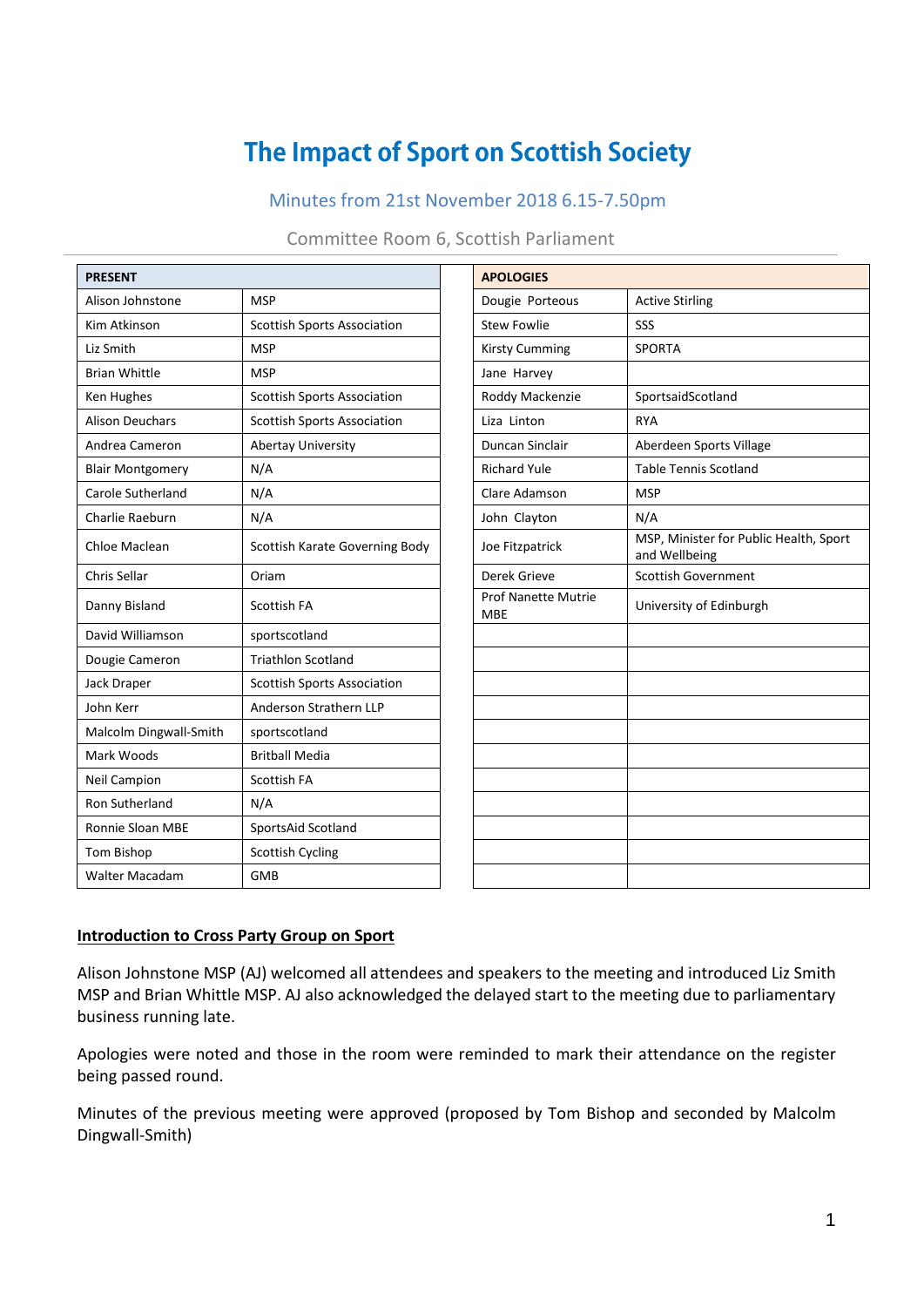AJ rounded off her introduction by reading out and congratulating all those recognised from Scottish sport in the UK Birthday Honours List, with a special mention to Ronnie Sloan MBE who was in attendance at the meeting. All showed their appreciation for the awardees with a round of applause. The list of recipients is available from the SSA website.

### **Presentation Summaries & Discussion**

- **David Williamson** (DW) **– sportscotland**
- **David Bisland** (DB) **– Scottish Football Association**

### **David Williamson – sportscotland**

DW presented the sportscotland report 'Our Contribution to the Active Scotland Outcomes Framework 2017-18' and talked the meeting through the data. The report is available from the sportscotland website with a copy of DW's presentation on the [SSA website.](http://thessa.org.uk/details/category/11/Cross-Party-Group-on-Sport) The message DW wanted to leave the meeting with was that there is an opportunity to share best practice on measuring the impact of sport to evidence the anecdotal evidence all sports have and that as well as all the other benefits of sport, to remember that sport is fun and we shouldn't forget that.

### **David Bisland – Scottish Football Association**

DB thanked the meeting for being given the opportunity to present the findings of the UEFA/SFA report "Measuring the Value of Football Participation in Scotland". DB outlined the UEFA model and acknowledged the support from UEFA in enabling the SFA to gather evidence around the four drivers: Economic, Health, Social and Football Participation with the focus on registered players. DB advised the meeting that the UEFA model can be scaled to evidence at a regional level and across all sports. The report is available from the SFA website with a copy of DB's presentation on the [SSA website](http://thessa.org.uk/details/category/11/Cross-Party-Group-on-Sport) and DB advised the meeting that he is keen to have conversations on how the UEFA/SFA work can be developed across Scotland and Scottish sport.

AJ introduced Neil Campion (NC), Scottish Football Association and opened the panel (NC, DB, DW) to questions.

#### **Key Discussion Points**

Both reports have created a wealth of data, where will it be used? The challenge is to understand the impacts and how the information can be used in planning. Making sport participation as affordable as possible to enable people in deprived communities to become involved in sport. Sport clubs have a significant role in this by being able to use data to tell a local story as a way to start conversations around public and private funding.

There is a strong network of links between schools and sports clubs with Active Schools and Community Sports Hubs playing their part. Multi-sport delivery is something that Senior Football clubs are involved with as they realise a club has a greater community role. This delivery in targeted SIMD20 areas is producing improved literacy, numeracy and social skills along with physical health improvements. University sport unions are a great example of bringing clubs together to support communities and community sport.

While gathering impact evidence is difficult the SFA and sportscotland work is aligned with Scottish Government strategies and creates a strong case for a positive impact on future funding; we need to make the decision, as a nation, to make sport and activity more accessible and the mood for change can be optimistic given the evidence presented. The SFA report puts a monetary off-pitch value on sport and